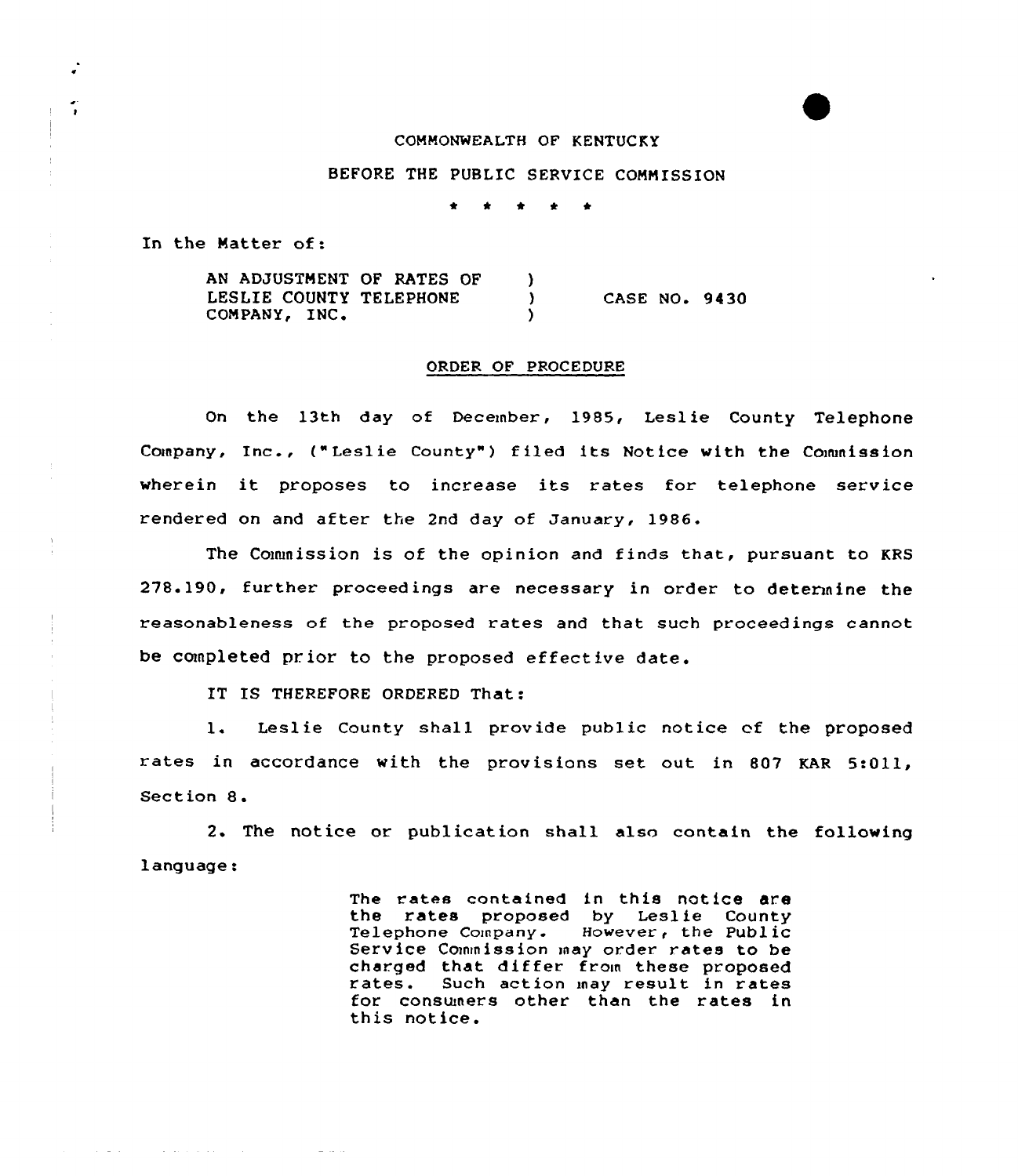3. The procedural schedule listed in Appendix <sup>A</sup> shall be fol lowed.

4. All requests for information and responses thereto shall be appropriately indexed. All responses shall include the nane of the witness who will be responsible for responding to the questions related to the information provided, with copies to all parties of record and 12 copies to the Commission.

5. Leslie County shall give notice of the hearing in accordance with the provisions set out in 807 KAR 5:Oll, Section 8(5).

6. Motions for extensions of time with respect to the schedule herein shall be made in writing and will be granted only upon a showing of compelling reasons.

7. Nothing contained herein shall prevent the Commission from entering further Orders in this matter .

Done at Frankfort, Kentucky, this 30th day of January, 1986.

PUBLIC SERVICE COMMISSION For the Commissio

ATTEST:

**Secretary**